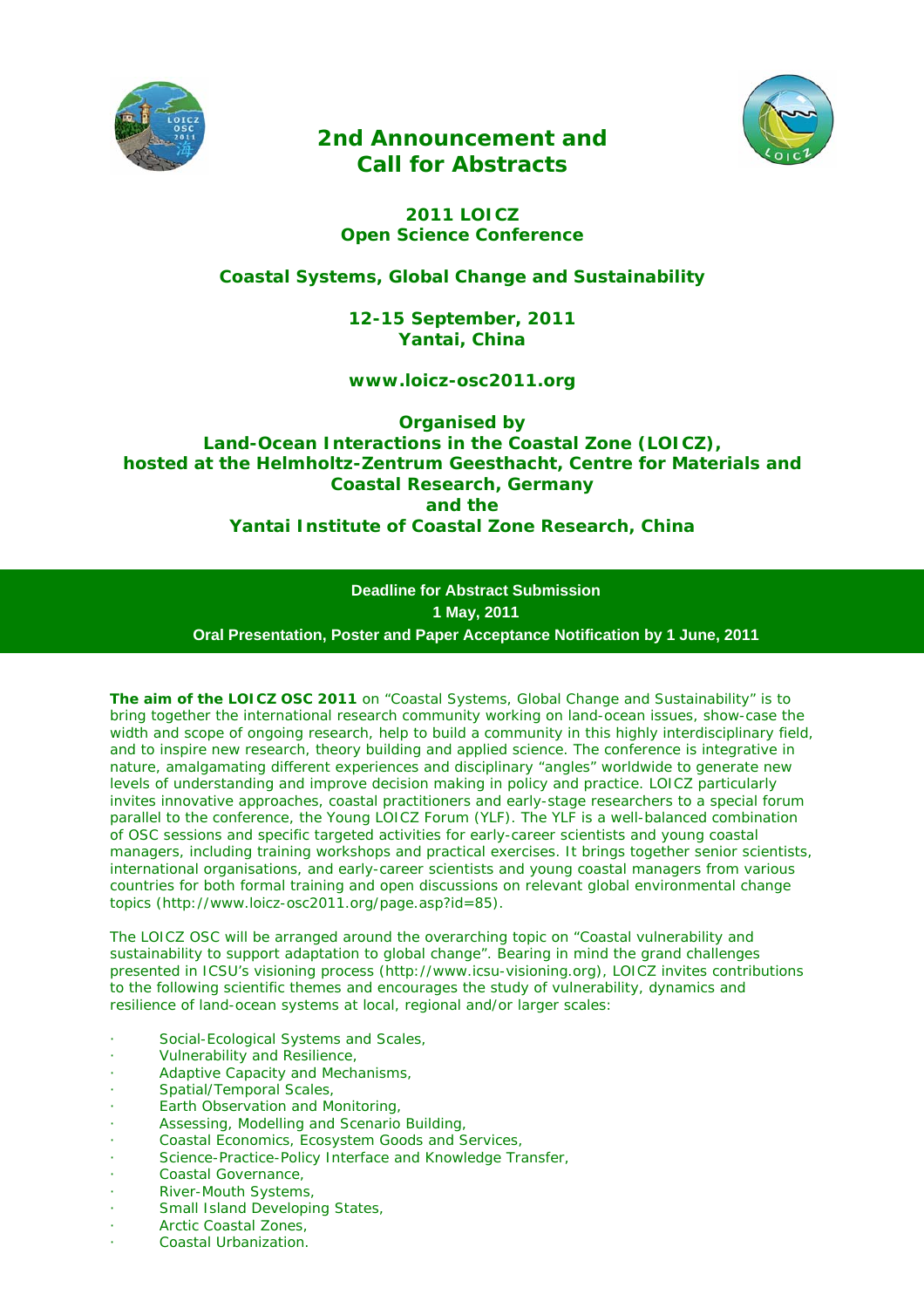## **Session Outline in detail (status, 1 March, 2011)**

#### *Track A: Social-Ecological Systems and Scales*

A1: Linking Regional Dynamics in Coastal and Marine Social-ecological Systems to Global Sustainability: M. Glaser & B. Glaeser (LOICZ 2006-2010, Synthesis PT1)

A2: Arctic Coastal Processes, Peoples and Societies (Physical, Ecological and Socio-Economic Perspectives): J.N. Larsen & V. Rachold (Launching Session for future LOICZ Research Hotspot)

A3: Changing Land Use in the Coast: Present and Future: M. Yamamuro

A4: Small Island Developing States: B.M.W. Ratter & D.L. Forbes (Launching session for future LOICZ Research Hotspot)

A5: Marine Spatial Planning: Challenges, Constraints and Opportunities: A. Kannen

A6: Ecosystem Goods and Services and Environmental Economics: J. Roy

A7: Coastal and Marine Sectors: Managing Change: V. Cummins

#### *Track B: Flux and Biogeochemistry*

B1: Nutrient Accounting in Coastal Waters and Watersheds: D. Swaney (LOICZ 2006-2010, Synthesis PT2)

B2: Catchment-Estuary – Nature and Human Interaction: Z. Chen & Y. Saito

B3: Observation, Monitoring and Modeling: R. Laane & F. Colijn

B4: Estuarine and Coastal Ecohydrology: E. Wolanski & L. Chicharo

B5: Eutrophication, Hypoxia and Algal Blooms: A. Newton & S. Shumway

B6: Coastal Biogeochemical Cycles and Climate Change: S. Seitzinger & C.T.A. Chen

#### *Track C: Coastal Vulnerability and Governance*

C1: The Governance Dimensions of Global Change in Coastal Ecosystems: S. Olsen (LOICZ 2006-2010, Synthesis PT3)

C2: Megacities and Resilience in the Coastal Zone: M. Pelling & B. Glavovic (Launching Session for future LOICZ Research Hotspot)

C3: Coastal Hazards, Vulnerability, and Adaptation: B. Glavovic & R. Ramesh

C4: Bridging the Science-Policy Gap: T. Carruthers & D. Bailly

C5: The Impact of Large Scale Urbanization to Regional Monsoon Climate: L. Ai (Organized by MAIRS)

C6: Risk Governance for very large-scale Coastal Disasters in Asia: Q. Ye (Organized by IRG)

#### *Track D: Case studies and Method Application*

D1:Plant biodiversity in coastal zone area and intensive utilization: S. Qin

D2: Case studies of long term change or stability in coastal ecosystems: J. Keesing & P. Thompson

D3: Coastal eco-environments from a microbial perspective: C. Dupuy & J. Gong

D4: The application of remote sensing on tracking the change of coastline: P. Shi & D. Pan (Outline under development)

D5: The application of isotope to track pollution source from land to ocean: P. Richard & J. Zhang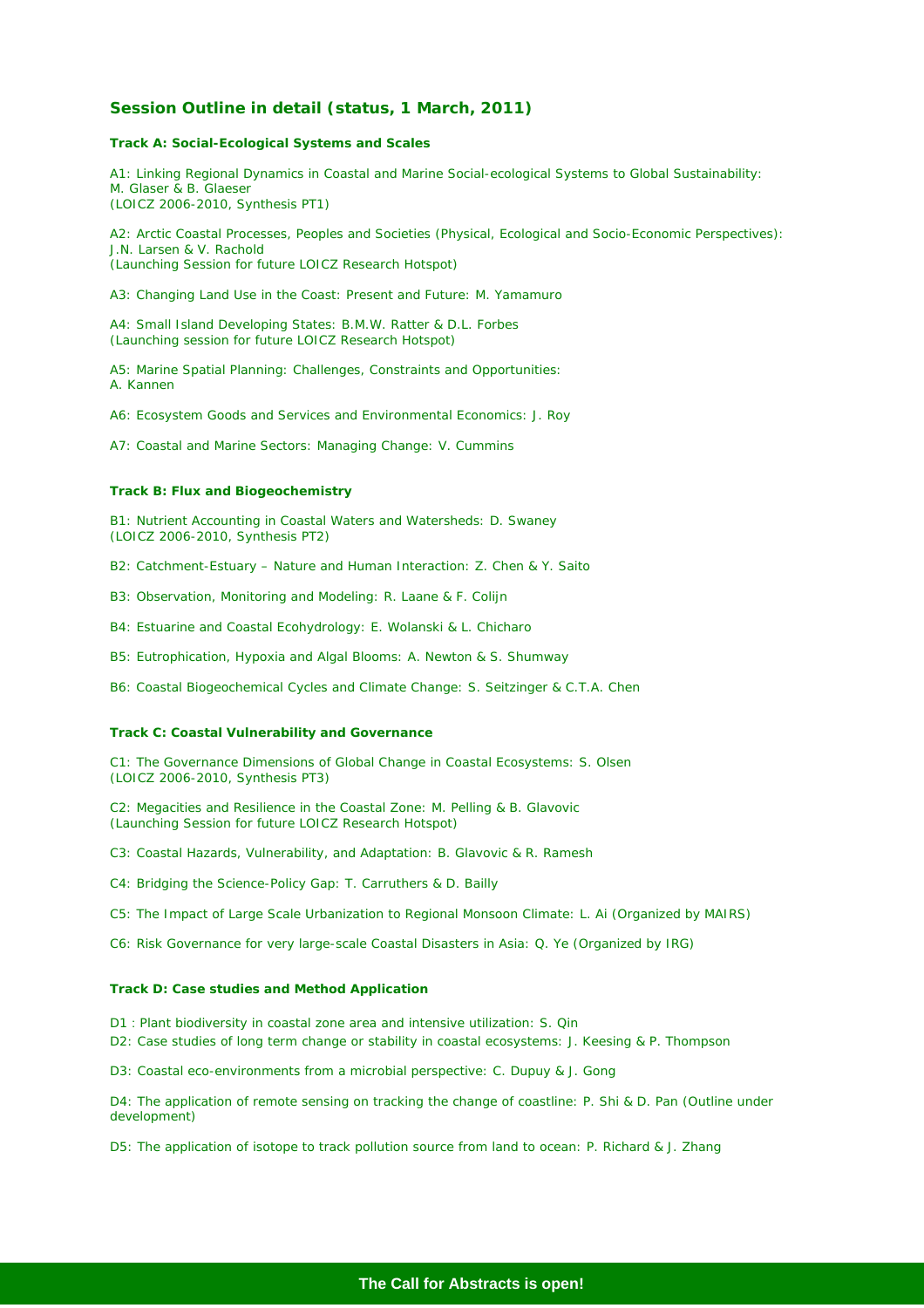## **We welcome**

- Oral presentations: that feature state-of-the-art science, practical experience, and advanced decision making and governance;
- Posters: that illustrate coastal research and practical applications addressing the OSC themes.

#### **Process of Submission**

All submissions will be subject to a double-blind review process, and will be published in an edited collection of the conference proceedings, which will be distributed at no additional costs to registrants at the OSC. Authors are invited to submit abstracts, preferably in MS Word. Abstracts are also required for poster presentations.

#### **For instructions please visit:**

#### **http://www.loicz-osc2011.org/page.asp?id=77**

All authors are kindly required to indicate the thematic session to check their presentation oral or poster contributes. This information must be provided during the upload procedure of the abstract submission.

#### **Please submit abstract online at the conference website:**

#### **http://www.loicz-osc2011.org/submission/guide.asp.**

## **Process of Selection**

Session conveners and co-conveners supported by the international scientific organising committee will evaluate abstracts based on scientific quality and relevance. Conveners and co-conveners will notify authors of the acceptance of their submission and whether the presentation will be preferred in oral or poster format. Submissions received after the deadline will not be considered unless an extension has been granted by the conference organisers.

Please feel encouraged to forward this Announcement to other interested parties.

#### **Important Dates:**

**Online Registration: open | Abstract and paper submission: open till 1 May, 2011 | Session proposals: closed Oral presentation, poster and paper acceptance notification: 1 June, 2011** 

## **International Scientific Committee**

#### **Denis Bailly**

Institut Universitaire Européen de la Mer, Centre IFREMER de Bretagne, Université de Bretagne Occidentale, Brest, France

#### **Kate Brown**

University of East Anglia, Faculty of Social Sciences, UK

#### **Loke Ming Chou**

Department of Biological Sciences, National University of Singapore, Singapore

#### **Mike Elliot**

Institute of Estuarine and Coastal Sciences, Hull, United Kingdom

#### **Jan Harff**

Institute of Marine and Coastal Sciences, University of Szczecin, Poland

## **Pavel Kabat**

Environmental Sciences Group, Group Earth System Science and Climate Change (ESS CC), Wageningen University and Research Centre, The Netherlands